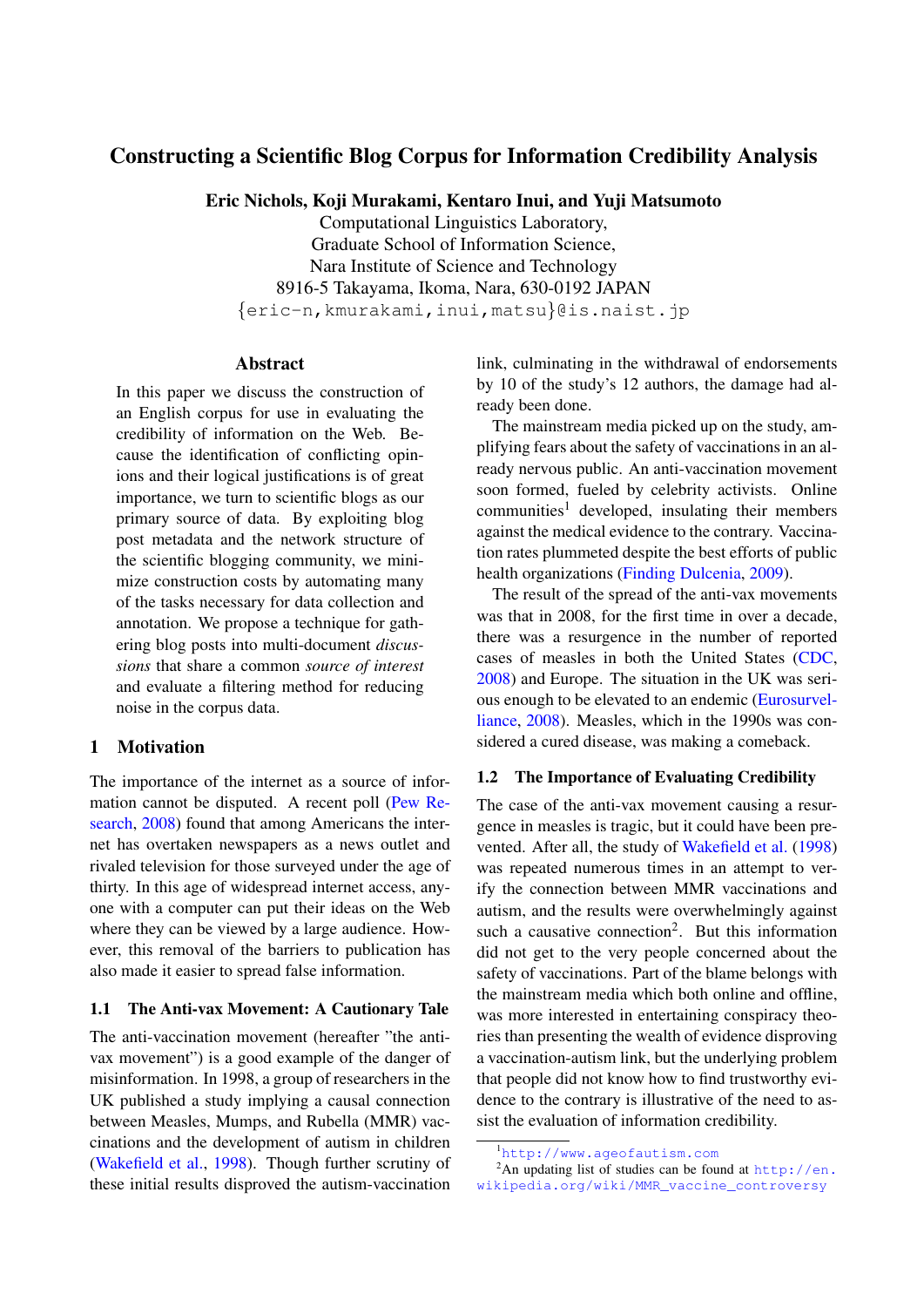Clearly the problem of evaluating information credibility is important, but how can we help users decide what information to trust? One approach taken by several projects is to educate users about how to identify good information online. Services like [snopes.com](http://www.snopes.com) and [factcheck.org](http://www.factcheck.org) debunk urban myths and provide fact checking to commonly made polit-ical claims. The Quackometer<sup>[3](#page-1-0)</sup> uses language models to identify pseudo-scientific language in webpages. Sense About Science<sup>[4](#page-1-1)</sup> campaigns to educate users about the importance of the scientific method and peer review. Credibility Commons<sup>[5](#page-1-2)</sup> provides tools to help users automatically evaluate the credibility of webpages. Finally, a number of professionals in fields ranging from science and medicine to economics and politics share their expert opinions through blogs.

The above projects are all invaluable, but users are often not aware of them, and there may not always be a dedicated resource for a given user's topic of interest. More needs to be done to connect users with the good information out there on the Web. In order for users to come to informed opinions, they need to be presented with all of the viewpoints on a topic and the justification or supporting evidence for each one.

An ideal technological solution would mine the Web for opinions on a user's topic of interest, aggregate and summarize these opinions, and show them to the user together with the support for each opinion. The user would be told *who* holds the opinion (i.e. their qualifications); *what* the opinion is; *when* it was held (to insure its relevance); and, finally, *why* they hold that opinion (i.e. the factual or logical justification for the opinion). In order to create such a solution, we need to be able to: *(i)* find *statements of focus* related to the user's topic of interest on the Web; *(ii)* classify these statements into different opinions; and *(iii)* identify logical relations between the statements (i.e. agreement, conflict, support, etc.).

The Statement Map project [\(Murakami et al.,](#page-5-5) [2009\)](#page-5-5) is working on a system that automatically identifies and summarizes opinions for Japanese internet users. This work represents the first step to expand the project to handle English, starting with the acquisition of the resources necessary to build tools capable of detecting the statements of focus and the logical relations of interest to users. We do so by exploiting a previously-untapped data source: *scientific blogs*.

#### 2 Scientific Blogs as a Corpus

Let us return to the example of the anti-vax movement to show the potential of scientific blogs as a corpus. In October of 2008, *Us Magazine* published an interview with celebrity and anti-vax activist Jenny McCarthy claiming that she had cured her autistic son by changing his diet [\(Us Magazine,](#page-5-6) [2008\)](#page-5-6). The interview, which offered no evidence to support this claim, angered Phil Plait, a professional astronomer and blogger for the science news source *Discover Magazine*.

The author of *Bad Astronomy*, whose other pursuits include debunking the claims of moon landing skeptics and presiding over the James Randi Educational Foundation<sup>[6](#page-1-3)</sup>, is not a medical doctor, but as a scientist he has a healthy respect for the scientific process. So he wrote an entry at his blog, *Bad Astronomy*, critical of the *Us Magazine* piece [\(Plait,](#page-5-7) [2008\)](#page-5-7).

*Bad Astronomy*'s author pointed out that medical doctors have not verified the claimed recovery of Jenny McCarthy's son, and explained the logical fallacy of *post hoc ergo propter hoc*[7](#page-1-4) present in both her claims of a vaccination-autism link and her son's cure through a change in diet. He reminded his readers that failure to get their children vaccinated facilitates the spread of diseases like measles, and ended with a plea not to buy in to the anti-vaxxers' groundless claims.

Soon, other members of the scientific blogging community had noticed the *Bad Astronomy* post, and weighted in with their own opinions. One blogger pointed readers to [stopjenny.com,](http://www.stopjenny.com) a website dedicated to refuting the arguments of the anti-vax movement and its spokeswoman. An entire discussion about the credibility problems in the *Us Magazine* article was sparked by the blog post at *Bad Astronomy*.

### 2.1 A Collection of Discussions

This kind of linked discussion on the same topic, participated in by many members of the blogging community is what makes the construction of our corpus possible. The authors of scientific blogs share a common goal of celebrating good science while exposing bad science. They seek out examples of bad science (and bad science reporting) in the mainstream media and on the internet and refute them point-by-point, explaining the logical fallacies and other common pitfalls. When bad science appears, it is often surrounded by controversy: global warming denialism,

<span id="page-1-0"></span><sup>3</sup><http://www.quackometer.net/>

<span id="page-1-1"></span><sup>4</sup><http://www.senseaboutscience.org.uk>

<span id="page-1-2"></span><sup>5</sup><http://credibilitycommons.org>

<span id="page-1-4"></span><span id="page-1-3"></span><sup>6</sup><http://www.randi.org>

<sup>&</sup>lt;sup>7</sup>"after therefore because of:" mistaking precedence for causality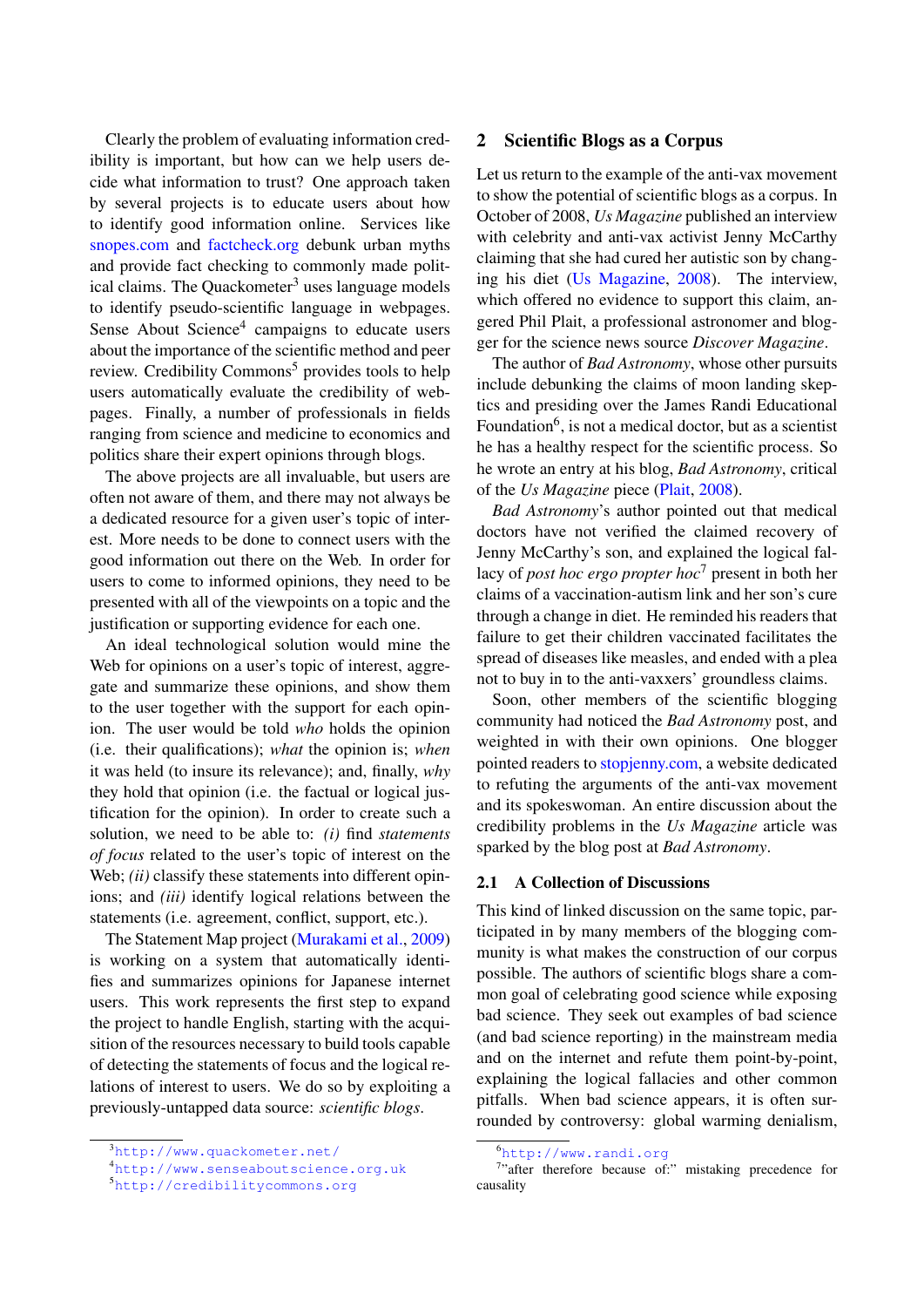[TOPICS] Antiscience, Autism, Debunking, Energy, General Science, Intelligent Design/Creationism, Jenny McCarthy, Kooks, Medicine, New Age Mysticism, Piece of mind, Pointless Words of Wisdom, Politics, Science, Skepticism, anti-vaccine lunacy, ...

### [SOURCE] Us Magazine: [Jenny McCarthy: My Son No Longer Has Autism](http://www.usmagazine.com/news/jenny-mccarthy-my-son-is-no-longer-autistic)

Despite criticism from the American Academy of Pediatrics, Jenny McCarthy says she helped her son, Evan, recover from autism. The actress —who believes the MMR vaccine was to blame for her son's diagnosis— says a strict no wheat-and-dairy-free diet has changed her son from a quiet little boy who used to flail his arms around to a loving six-year-old.

#### [BLOGS]

- Bad Astronomy: [...but how do we recover from Jenny McCarthy?](http://blogs.discovermagazine.com/badastronomy/2008/10/20/but-how-do-we-recover-from-jenny-mccarthy/) Ms. McCarthy has an autistic son. Or, according to her, he was autistic; now she's claiming her son has been cured of autism. She makes this claim [in a Us magazine interview,](http://www.usmagazine.com/news/jenny-mccarthy-my-son-is-no-longer-autistic) saying changing his diet by removing wheat and dairy products has cured him.
- Left Brain, Right Brain: [Jenny McCarthy and the Holy War](http://leftbrainrightbrain.co.uk/?p=1612) Four months after that, under the headline ['Jenny McCarthy: My Son No Longer Has Autism'](http://www.usmagazine.com/news/jenny-mccarthy-my-son-is-no-longer-autistic) Jenny McCarthy says she helped her son, Evan, recover from autism.
- MattMaroon.com: [An Open Letter To Parents Everywhere](http://mattmaroon.com/2008/10/22/an-open-letter-to-parents-everywhere/) But don't take [medical advice from Jenny McCarthy,](http://blogs.discovermagazine.com/badastronomy/2008/10/20/but-how-do-we-recover-from-jenny-mccarthy/) or, for that matter, any Playboy Bunny, past or present. Take medical advice from doctors.
- Skepacabra: [News From Around The Blogosphere 10.21.08](http://skepacabra.wordpress.com/2008/10/22/news-from-around-the-blogosphere-102108/) [Phil Plait goes off on Jenny McCarthy](http://blogs.discovermagazine.com/badastronomy/2008/10/20/but-how-do-we-recover-from-jenny-mccarthy/) – Wow! Phil rarely covers the antivaccine movement in his blogs but that's 2 days in a row. Awesome!

#### <span id="page-2-0"></span>Figure 1: An example *discussion* on the topic of *autism*

safety concerns regarding the Large Hadron Collider, and alternative medicine are often-addressed topics by science bloggers. Furthermore, the blog posts are written for a general audience in an informal, easy-tounderstand manner, instead of the terse, jargon-laden prose common to scientific publications.

We construct our corpus by forming *discussions*: collections of posts from different blogs discussing and organized around a single topic or article. The *discussion* created from Phil Plait's blog post on Jenny McCarthy is shown in Figure [1.](#page-2-0) The blog post metadata and the network structure of the blogging community facilitate this task: category tags are aggregated from blog posts identifying the *discussion*'s topic, and trackbacks and blogrolls are used to identify other sources of related posts.

Blog posts contain a *source of interest*: a link to the original mainstream media news article, event, or other blog post that inspired authors to respond with their own opinions. In this example, the *source of interest* is the *Us Magazine* article. Once *discussions* are formed, we will identify *statements of focus*– opinions, facts, or justification relevant to the topic of discussion– and annotate them with logical relations.

#### 2.2 Logical Relations for Annotation

The Statement Map Project targets a wide variety of logical relations, described in detail in [\(Murakami](#page-5-5) [et al.,](#page-5-5) [2009\)](#page-5-5). To simplify the construction of our corpus, we focus on a small number of relations that are plentiful in the scientific blog data and that are most

important to the task of detecting and reporting a variety of viewpoints: contrasting opinions, logical refutations, elaboration, and agreement. We give some examples below from the *discussion* in Figure [1.](#page-2-0)

#### • Contrasting Opinions

*A:* Jenny McCarthy says she helped her son, Evan, recover from autism.

*B:* We have not seen any diagnoses of her son.

• Logical Refutation

*A:* The actress believes the MMR vaccine was to blame for her son's diagnosis of autism.

*B:* Doctors have made very careful studies of this, and there is no link between vaccines and the onset of autism.

• Elaboration

*A:* Ms. McCarthy is engaging in a mistaken way of thinking called post hoc ergo propter hoc.

*B:* Vaccinations are given around the same time children can be first diagnosed with autism! So it makes a link, a false link in a parents mind.

• Agreement

*A:* Ms. McCarthy and the antivaxxers have lots of anecdotes, but the real evidence is totally against them. *B:* There is no evidence vaccines cause autism. Jenny Mc-Carthy is wrong.

## 3 Comparison to Existing Corpora

In constructing a corpus from scientific blog data, we focus on making coarse-grained annotations of *statements of focus* in multi-document *discussion*s. As the project progresses, we will increase the level of annotation information necessary to create tools for the Statement Map project. In this section, we compare our annotation approach to similar resources.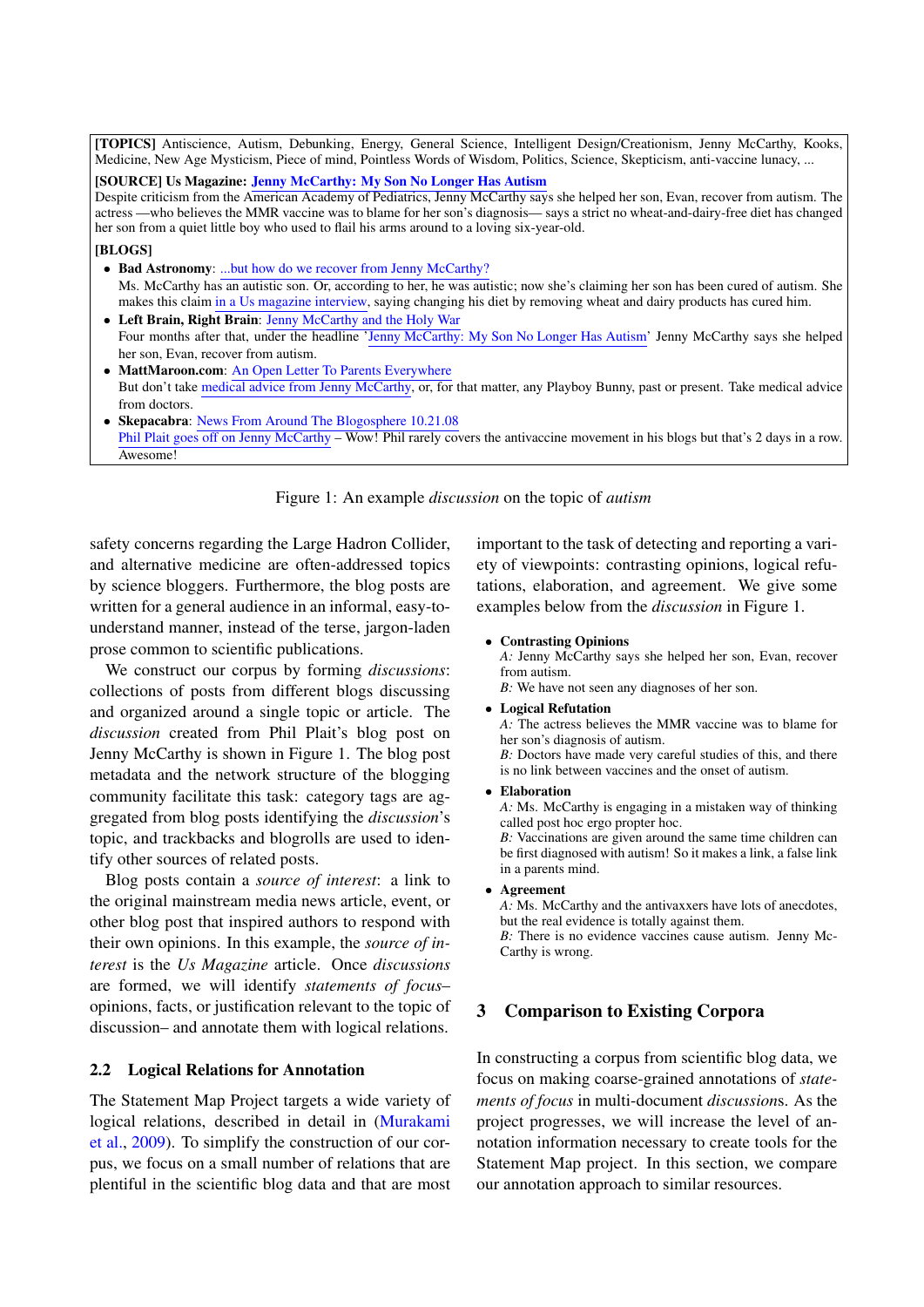

<span id="page-3-4"></span>Figure 2: A sample of blog categories that co-occur with *badscience*

# 3.1 MPQA Corpus

The Multi-Perspective Question Answering Corpus [\(Wiebe et al.,](#page-5-8) [2005\)](#page-5-8) is composed of news articles annotated with opinions. Because the data is primarily indirect reports of opinions, it focuses on identifying an opinion's source, target, and intensity at the subsentential level. In contrast, our corpus is composed primarily of first-person reports of opinions, annotated with logical relations between statements.

## 3.2 Large, Unannotated Blog Collections

The TREC Blog Track data [\(Macdonald and Ounis,](#page-5-9)  $2006$ ) and the Spinn3r Blog Dataset<sup>[8](#page-3-0)</sup> used at ICWSM 2009 are both large  $(> 100\text{GB})$  collections of RSS feeds, article texts, and comments. Data contains no markup and may include spam. Our corpus is also constructed using RSS feeds, but it is smaller in scope, organized into multi-document *discussion*s, and will be annotated with logical relations.

# 4 Constructing the Corpus

Our goal is to minimize annotation cost by exploiting the structure of the blogs to automatically identify and download promising data, extract *statements of focus*, and annotate the logical relations between these statements. In this section, we propose algorithms for finding scientific blog data and grouping posts into *discussions*

Scientific blogs feeds are discovered and stored in an RSS reader. New posts are downloaded and converted into text. Blog posts that share topics are organized into *discussions*.

## 1. Subscribe to scientific blog RSS feeds

<span id="page-3-0"></span><sup>8</sup><http://www.icwsm.org/2009/data/>

• Gather feeds in *Google Reader*[9](#page-3-1)

# 2. Expand subscriptions

- Search blogrolls for related blogs
- Follow trackbacks in blog posts
- Get suggestions from Google Reader's *Recommendations* service<sup>[10](#page-3-2)</sup>

# 3. Download blog posts

- Use screen-scraping tools to convert posts to plain text
- 4. Create a *discussion* from linked posts
	- Group blog posts that link to the same *source of interest*

| <b>Posts</b> | Blog name                | Field           |
|--------------|--------------------------|-----------------|
| 1,657        | Pharyngula               | <b>Biology</b>  |
| 1,390        | Badscienceblogs          | General science |
| 1,019        | Freakonomics             | Economics       |
| 1,014        | Bad astronomy            | Astronomy       |
| 903          | A blog around the clock  | <b>Biology</b>  |
| 806          | Skepchick                | Skepticism      |
| 778          | Sandwalk                 | Biochemistry    |
| 740          | Language log             | Linguistics     |
| 653          | Change.org's autism blog | Autism          |
| 622          | Skepacabra               | Skepticism      |
| 503          | Debunking christianity   | Religion        |
| 463          | Respectful insolence     | Medicine        |
| 330          | The panda's thumb        | <b>Biology</b>  |
| 306          | Be lambic or green       | Skepticism      |
| 275          | New urban legends        | Skepticism      |
|              |                          |                 |

<span id="page-3-3"></span>Table 2: Names & fields of most productive blogs

# 5 Evaluation

We are currently monitoring the RSS feeds of over 70 science blogs. These blogs cover a wide variety of

<span id="page-3-2"></span><span id="page-3-1"></span><sup>9</sup><http://www.google.com/reader/>

<sup>10</sup>[http://www.google.com/support/reader/](http://www.google.com/support/reader/bin/answer.py?hl=en&answer=80468) [bin/answer.py?hl=en&answer=80468](http://www.google.com/support/reader/bin/answer.py?hl=en&answer=80468)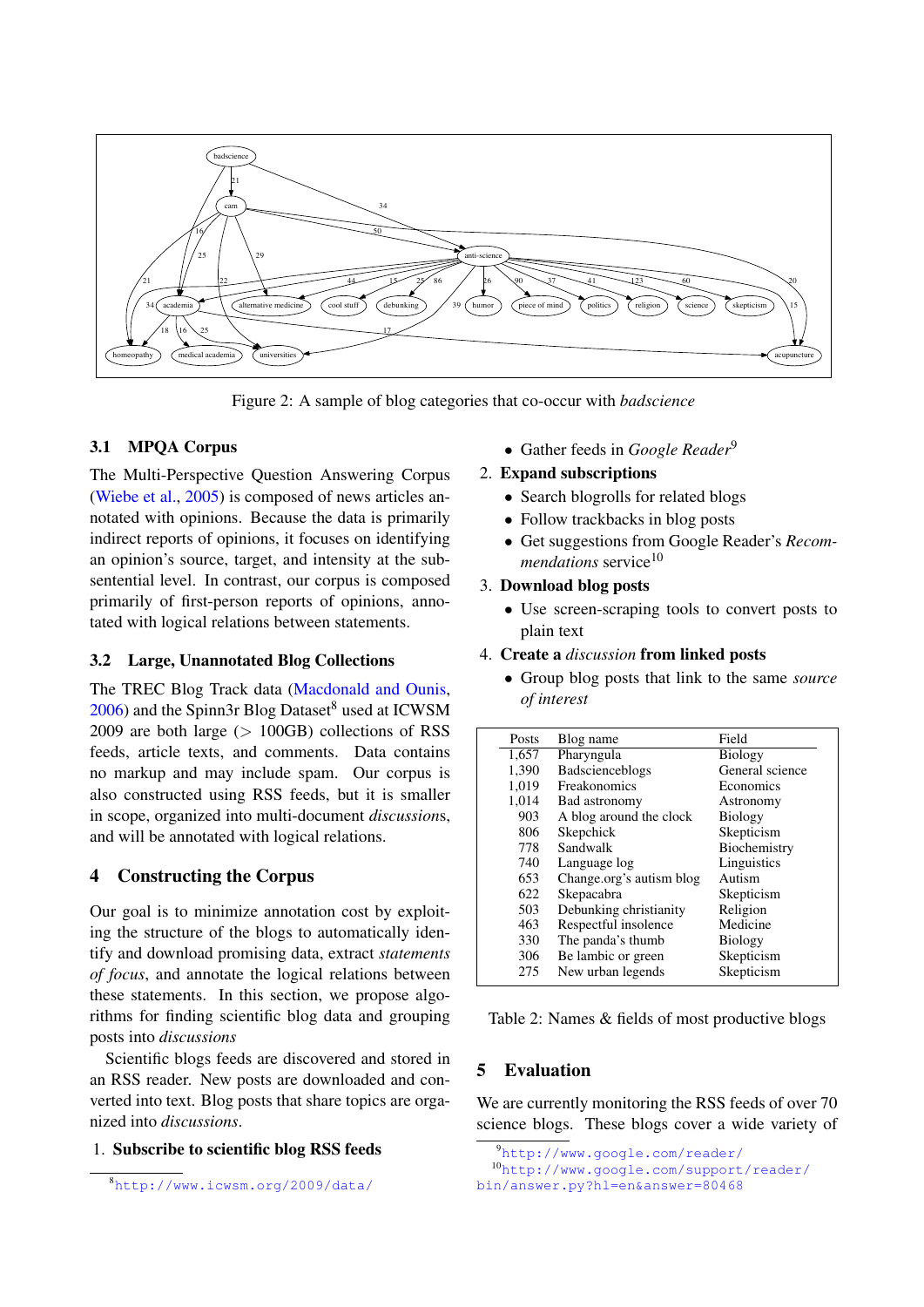| # of posts     | Unfiltered  | Unfiltered     |  |     |             | Filtered  | Filtered       |  |     |            |
|----------------|-------------|----------------|--|-----|-------------|-----------|----------------|--|-----|------------|
| per discussion | discussions | precision      |  |     | discussions | precision |                |  |     |            |
| 2              | 2,498       | 11             |  | 25  | $(44.0\%)$  | 2,335     | 11             |  | 23  | $(47.8\%)$ |
| 3              | 571         | 7              |  | 25  | $(28.0\%)$  | 520       | 7              |  | 22  | $(31.8\%)$ |
| 4              | 213         | 16             |  | 25  | $(64.0\%)$  | 170       | 14             |  | 21  | $(66.7\%)$ |
| 5              | 103         | 10             |  | 25  | $(40.0\%)$  | 77        | 9              |  | 17  | $(52.9\%)$ |
| 6              | 71          | 10             |  | 25  | $(40.0\%)$  | 30        | 9              |  | 11  | $(81.8\%)$ |
|                | 48          | 16             |  | 48  | $(33.3\%)$  | 29        | 15             |  | 29  | $(51.7\%)$ |
| 8              | 31          | 8              |  | 31  | $(25.8\%)$  | 23        | 8              |  | 23  | $(34.8\%)$ |
| 9              | 16          | 5              |  | 16  | $(31.2\%)$  | 12        | 5              |  | 12  | $(41.7\%)$ |
| 10             | 7           | 2              |  | 7   | $(28.6\%)$  | 4         | 2              |  | 4   | $(50.0\%)$ |
| 11             | 13          | $\overline{4}$ |  | 13  | $(30.8\%)$  | 8         | 4              |  | 8   | $(50.0\%)$ |
| 12             | 13          | $\overline{c}$ |  | 13  | $(15.4\%)$  | 9         | $\overline{2}$ |  | 9   | $(22.2\%)$ |
| 13             | 10          | 2              |  | 10  | $(20.0\%)$  | 5         | 2              |  | 5   | $(40.0\%)$ |
| 14             | 5           | 1              |  | 5   | $(20.0\%)$  | 3         | 1              |  | 3   | $(33.3\%)$ |
| 15             | 1           | 1              |  | 1   | $(100\%)$   | 1         | 1              |  | 1   | $(100\%)$  |
| 16             | 3           | 1              |  | 3   | $(33.3\%)$  | 2         | 1              |  | 2   | $(50.0\%)$ |
| 17             | 3           | 1              |  | 3   | $(33.3\%)$  | 1         | 1              |  | 1   | $(100\%)$  |
| 18             |             | 1              |  |     | $(100\%)$   |           |                |  |     | $(100\%)$  |
| >18            | 23          | $\overline{0}$ |  | 23  | $(0.0\%)$   | 6         | $\overline{0}$ |  | 6   | $(0.0\%)$  |
| total          | 3,630       | 98             |  | 299 | $(32.8\%)$  | 3,236     | 93             |  | 198 | $(47.0\%)$ |

<span id="page-4-0"></span>Table 1: Hand-verified *discussions* ordered by number of posts containing *source of interest*

scientific disciplines: biology, linguistics, economics, and information science are but a few of the fields represented. Table [2](#page-3-3) gives a breakdown of the 15 blogs with the greatest number of posts and their fields.

Figure [2](#page-3-4) gives a sample of the categories shared by blog posts labeled as *badscience*. The numbers on the graph edges represent the number of times the two categories co-occur. Only categories co-occurring at least 15 times are shown, including categories that share an intermediary with *badscience*. Categories like *badscience*, *anti-science*, and *skepticism* may be useful for building *discussions* because they indicate that blogs posts in those categories are likely to contain detailed refutals of pseudoscience.

Over a period of 9 months, we have collected over 14,000 blog posts and automatically organized them into over 3,200 *discussions*. A breakdowns of the *discussions* by size in blog posts are given in Table [1.](#page-4-0) Figure [3](#page-5-10) shows a graphical distribution for *discussions* between 3 and 19 posts in size with power series trendlines for comparison. This is more data than we can annotate, so we focus on finding methods of detecting the most promising blog posts and gathering them into *discussions*. We begin by evaluating a method of filtering out invalid *discussions*.

First, we manually verify the acceptability of a small sample of *discussions*. We evaluated all *discussions* composed of at least 7 links, because they were few in number. For *discussions* with less than 7 links, we evaluated a random sample of 25. We used the following evaluation criteria:

- *discussions* must contain at least two different blogs
- the *source of interest* must be relevant to the linked posts

Our evaluation showed that *discussions* were often composed solely of links from a single blog, or that the *source of interest* was the top-level domain of the news source, rather than the link to the actual ısource of interest. We also found that a large portion of *discussions* judged unacceptable were for blog community activities, such as offline meetings; announcements of new blogs or upcoming linkfests for blogs on similar topics; or links to blog aggregator websites. While some of these discussions may be useful for extending our collection of scientific blogs, they are not useful as corpus data.

We developed a short blacklist of less than 25 blog category tags and urls that often appeared in invalid *discussions*. With this blacklist, we were able to filter out close to 400 discussions with a minimal loss of desirable *discussions*, as shown in Table [1.](#page-4-0) On re-evaluation, the precision of the filtered *discussions* had increased from less than a third to 47 percent.

## 6 Conclusion and Future Work

While our corpus is off to a promising start, there is still much work to do. Now that we have collected a sufficient number of interesting *discussion*s, we will focus on annotating *statements of focus*. This entails evaluating the coverage and accuracy of category tag based retrieval. Automatic detection of logical relations between statements would facilitate the construction of our corpus. [Mishne](#page-5-11) [\(2007\)](#page-5-11) observed that